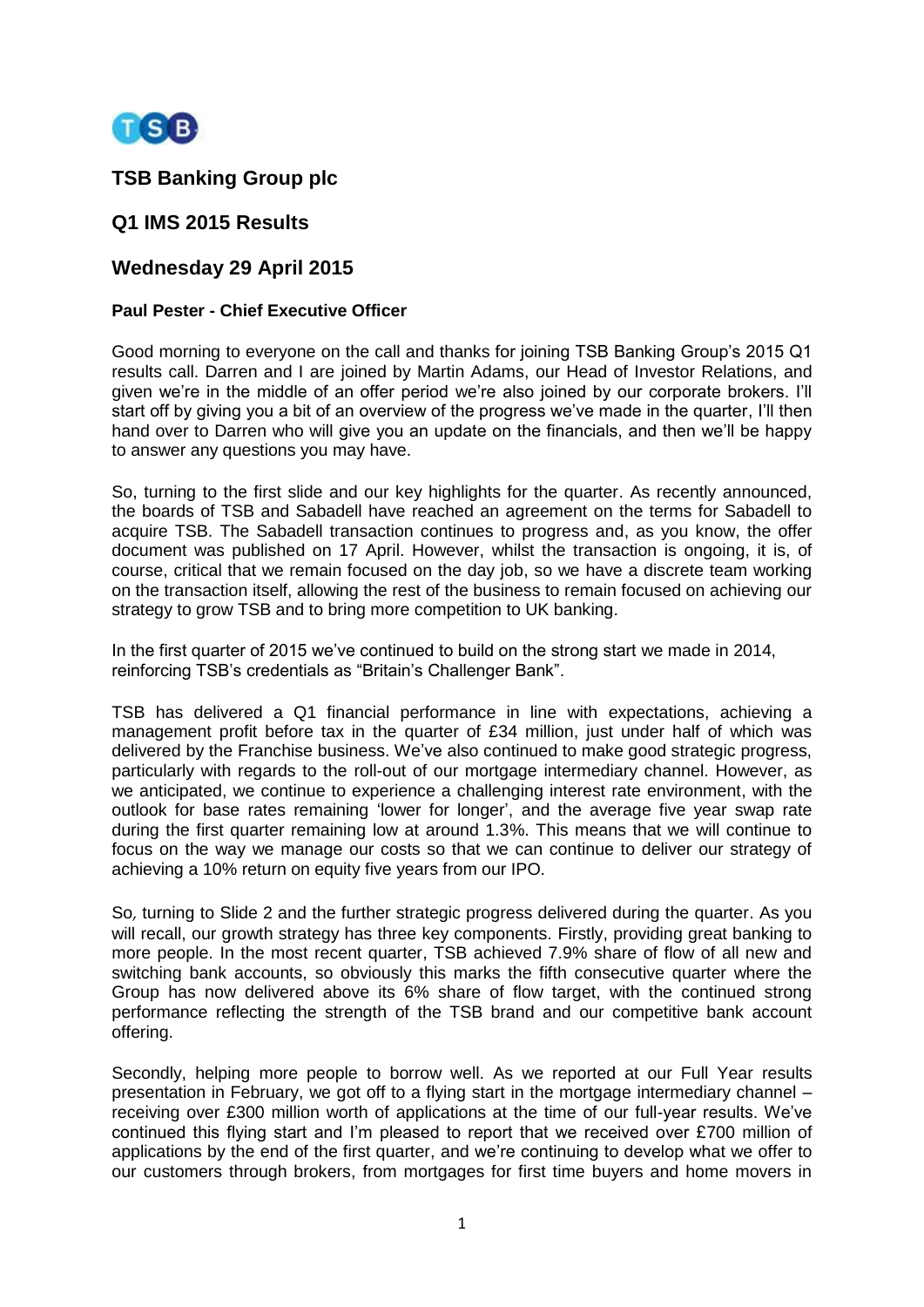January, to remortgages in March, and we're now piloting buy-to-let. The progress we're making through the intermediary channel is already being recognised. For example, we were named intermediary mortgage lender of the quarter by Mortgage Strategy magazine. So with more than 7,500 mortgage advisors now signed up to provide TSB mortgages, this channel is very much up and running and delivering.

The third component of our strategy is providing the type of banking people tell us they want. In Q1 we have continued to invest in our digital proposition, launching our new mobile banking app, making it easier and simpler for our customers to bank with us wherever they may be, delivering "local banking on demand".

In addition, we're doubling the size of our digital banking team to support the further improvement of our digital proposition. At the same time we're also continuing to refine our branch distribution channel. It's now about 18 months since we launched TSB back onto high streets right across Britain, and almost a year since the end of co-servicing with Lloyds Bank, during which both TSB and Lloyds Bank customers could service their accounts in TSB and Lloyds' branches. So we now have a much clearer picture of how our customers are using our branches, and we're responding to this.

So far this year we have extended the opening hours for almost 400 of our branches and the number of branches we open on a Saturday now stands at 328. We've also been looking at the 15 locations across the UK where we have two or more branches within around 500 metres of each other. Of course we can now see that customers tend to use a particular branch in these locations and we've developed plans to invest in the preferred branch before closing the other one or two that are nearby. So we will absorb 17 of the lesser used branches into the 15 branches that customers tell us they prefer.

The first location for this is Enfield in North London where we have just refurbished and relaunched the preferred branch, and will soon close the spare one which is only about 170 metres down the road. So the response from customers in Enfield and from our partners in Enfield has been overwhelmingly positive. If you look across the Bank as a whole, our Bank NPS, or net promoter score, improved a further 5 points during this quarter, again making it the fifth consecutive quarter where this score has increased. This certainly tells me that our customers continue to notice and appreciate the differences that we're making.

So now let's move to Slide 3 and over to Darren for more detail on the financial performance. Darren, over to you.

### **Darren Pope - Chief Finance Officer**

Thank you very much Paul and good morning to everyone. As you can see from Slide 3, in the first quarter of 2015 deposits marginally grew by 0.4%, or £109 million. However, current account balances grew by £266 million in the quarter, reflecting the continued strong current account proposition. This more than offset the small reduction we saw in our savings deposits as we continued to re-price this book. As expected, these re-pricing actions have also benefitted our net interest margin, and we'll discuss this shortly.

Customer lending balances continued to reduce, but the rate of reduction has slowed considerably and overall balances are down only 1.2% quarter-on-quarter. The Franchise lending component only decreased by 0.7%. At the Full Year we said we would start growing our Franchise lending book by the half year, and we are very much on track to do this. This improvement reflected slower than expected mortgage back book attrition as well as the success of the new intermediary channel, which, as Paul said, has originated over £700 million of applications and £98 million of completions in the first quarter.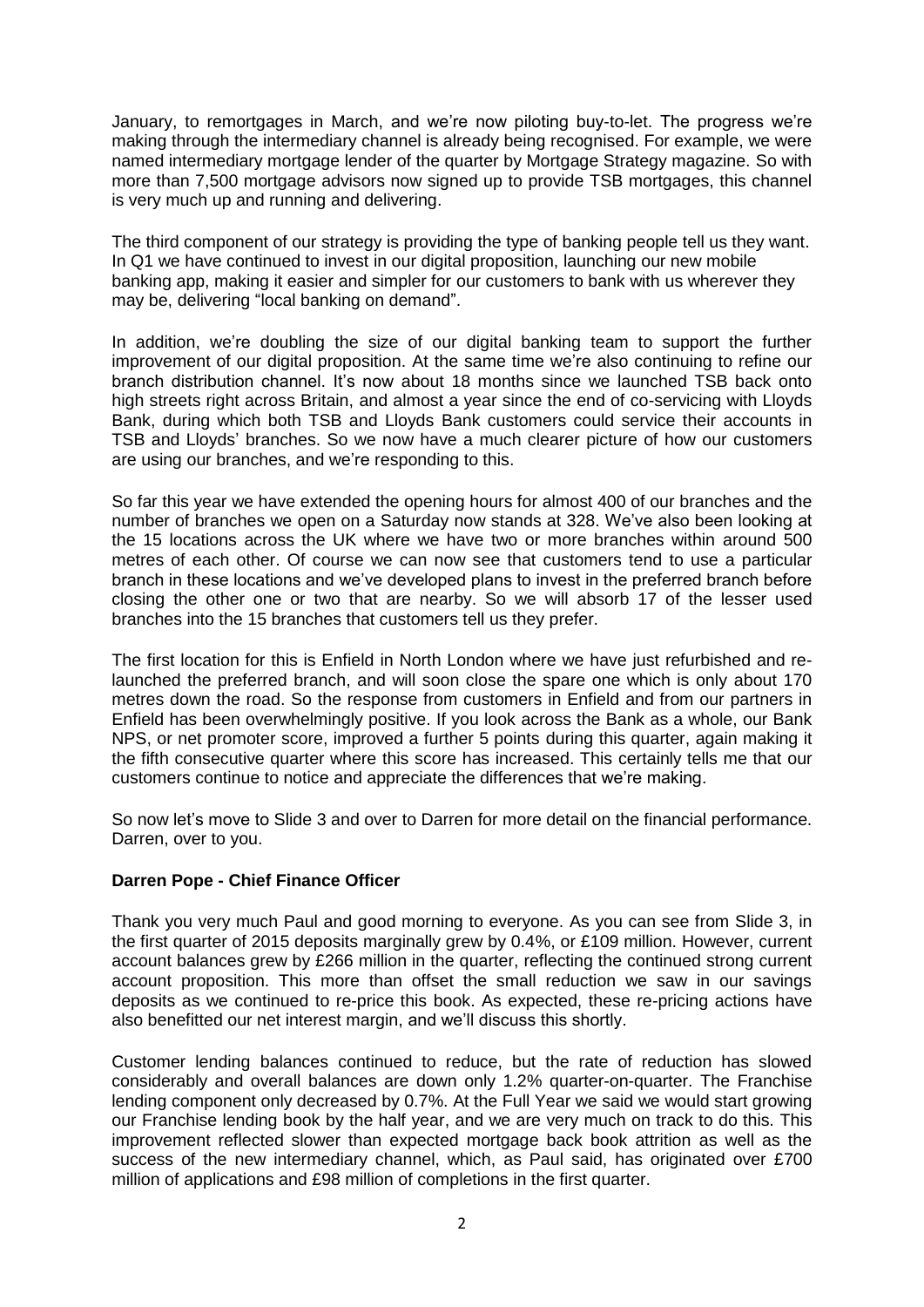The franchise unsecured book was marginally down, reflecting both seasonality of spend and the extremely competitive environment. Finally, the Mortgage Enhancement portfolio continued to re-pay as we expected, decreasing by 4.4% in the period. The combination of reducing franchise customer lending and growth in deposits has resulted in the Franchise loan-to-deposit ratio reducing 0.9 percentage points to 75.6%.

Looking towards the bottom of the slide, we can see that the Group's capital position remains very strong. Our pro forma common equity tier one ratio increased 0.1 percentage points to 19.8%, or 20.1% if you include the unaudited retained profits generated over the quarter. Both capital and liquidity clearly position us well for the balance sheet growth to come.

Let's move to Slide 4 and the P&L. As you can see half way down the slide, TSB generated Franchise management profit of £16.8 million in the first quarter, and that's broadly in line with our expectations. This is significantly higher than the previous quarter primarily as a result of the previously reported skew of our marketing and investment spend in 2014 towards the fourth quarter, and slightly lower marketing costs incurred by TSB in the first quarter.

Moving down the table from the top, Franchise net interest income was marginally lower given the expected further reduction in our lending volumes. However, as previously guided, Franchise net interest margin expanded in the first quarter, increasing by 6bps to 3.71%. That's primarily driven by the deposit re-pricing. For the rest of the year we expect this figure to trend down as we grow the balance sheet and as asset margin compression and lower interest rates work their way through.

Franchise Other Income was also down, primarily reflecting the effect of the previously reported market reforms to interchange fee income, and the fact that Added Value current accounts remain available only through the digital channel. Operating expenses were 12.8% lower given the marketing and investment spend trends noted earlier, but also reflecting the continued and successful business focus on managing our costs in the current low interest rate environment.

In the second quarter of 2015 I'd expect costs to step up somewhat as marketing spend increases and we recognise the FSCS charge, which is expected to be in the region of about £15 million. The impairment charge decreased by 20%, reflecting the continued effect of the favourable UK economic environment, the one-off charges in Q4 which included, if you remember, an increase in the unsecured loss emergence period, and a £1m benefit from net releases in Q1.

Management profit from the Mortgage Enhancement portfolio reduced by 9.5%, again as expected, and driven by the continued attrition and ongoing refinancing from customers in this portfolio onto lower 'new business' rates. In the current rate environment we expect this rate of reduction to remain broadly stable. So at a statutory level, Group Statutory Profit before Tax was £34.3 million.

What does this all tell us about expectations for 2015? Let's move on to Slide 5.

We continue to expect the Franchise margin to be broadly flat for the full 2015 compared to 2014's 3.62%. We are seeing margin expansion in early 2015, but continue to expect this to be offset by negative factors in the rest of the year, namely the balance sheet mix as our mortgage book starts to grow, asset margin compression coming through, and structural hedge returns as the interest rate environment continues to disappoint and this means that the expected 2015 exit rate for NIM will be noticeably lower than the average for the year.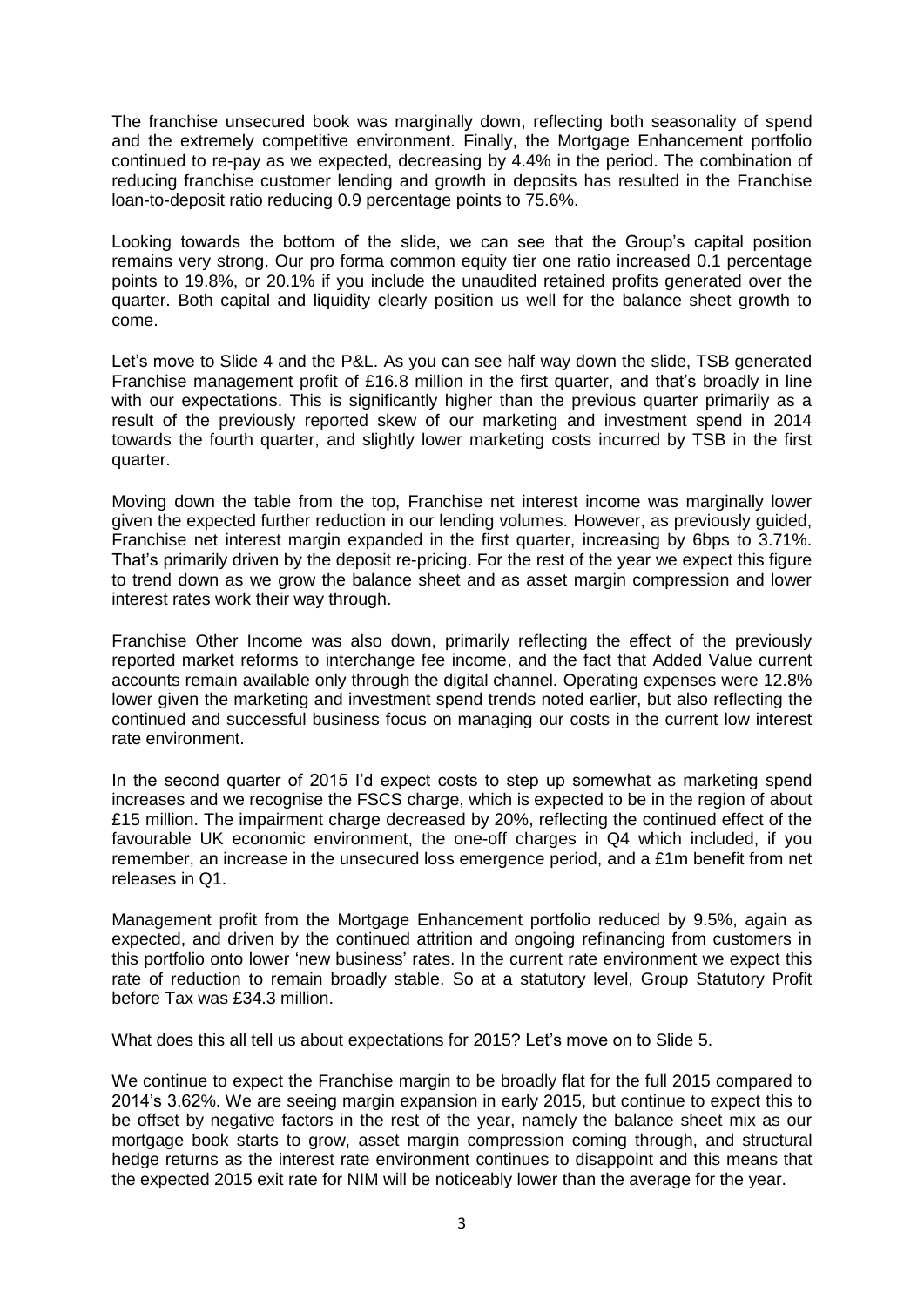For Franchise Lending we now expect intermediary mortgages to drive growth of over £1.5 billion, but at the same time, we will remain focused on attracting deposits and more current account customers to fund our longer-term growth and grow our customer base. We therefore continue to target consistently taking more than 6% of the market flow of current accounts each quarter. We expect other income to come under modest pressure given the early implementation of reduced interchange fees, and this contributes to the previously guided £15 million year-on-year reduction in Franchise Other Income. And finally, we expect no more than £720 million of costs in 2015 as a result of careful cost management, while at the same time ensuring we meet our growth targets.

So overall, Q1 has been another decent quarter of financial delivery against a very challenging interest rate and competitive environment. Thanks very much, and I'll now hand you back to Paul to summarise on Slide 6.

## **Paul Pester**

Great thanks Darren. So just to recap, whilst the Sabadell transaction continues to progress, we remain resolutely focused on delivering our growth strategy and continuing to establish TSB's credentials as Britain's Challenger Bank. Our Q1 financial performance was in line with expectations and we're continuing to make good progress with our strategic delivery, particularly with regards to the mortgage intermediary channel. Of course, the interest rate environment does remain challenging and we continue to focus on cost management to mitigate the effect this may have.

With that I'm very happy to open up for any questions – if there are any – you might have on our performance or on our strategy. Of course, I can't really say any more than is already in the public domain regarding the Sabadell offer. So with that, I will hand back to Tyler and open up for questions.

### **Question 1**

### **Richard Smith - KBW**

Just one very quick question from me – and thank you for doing the call – which is just on the cost management that you were alluding to upfront, Paul. Just in terms of the 17 branches that you've identified, how much of that contributes to that cost management versus other cost saving initiatives that you're looking at?

#### **Paul Pester**

Thanks for your question. I have to say, what was driving us on the branch co-locations wasn't really cost reduction we are managing across the business. What was really driving us was the realisation that we ended up with a branch network where we, in some locations, had three branches within spitting distance of each other, so it just doesn't make sense for us to keep those branches open. So it's not a major driver of our cost programme, we didn't do it for the cost, we did it because it doesn't make sense to keep branches open where customers just frankly aren't coming into them. So across the business, as Darren said, we'll continue to focus on management of costs down and there's a whole raft of things we're doing to make that happen.

#### **CLOSING REMARKS**

#### **Paul Pester**